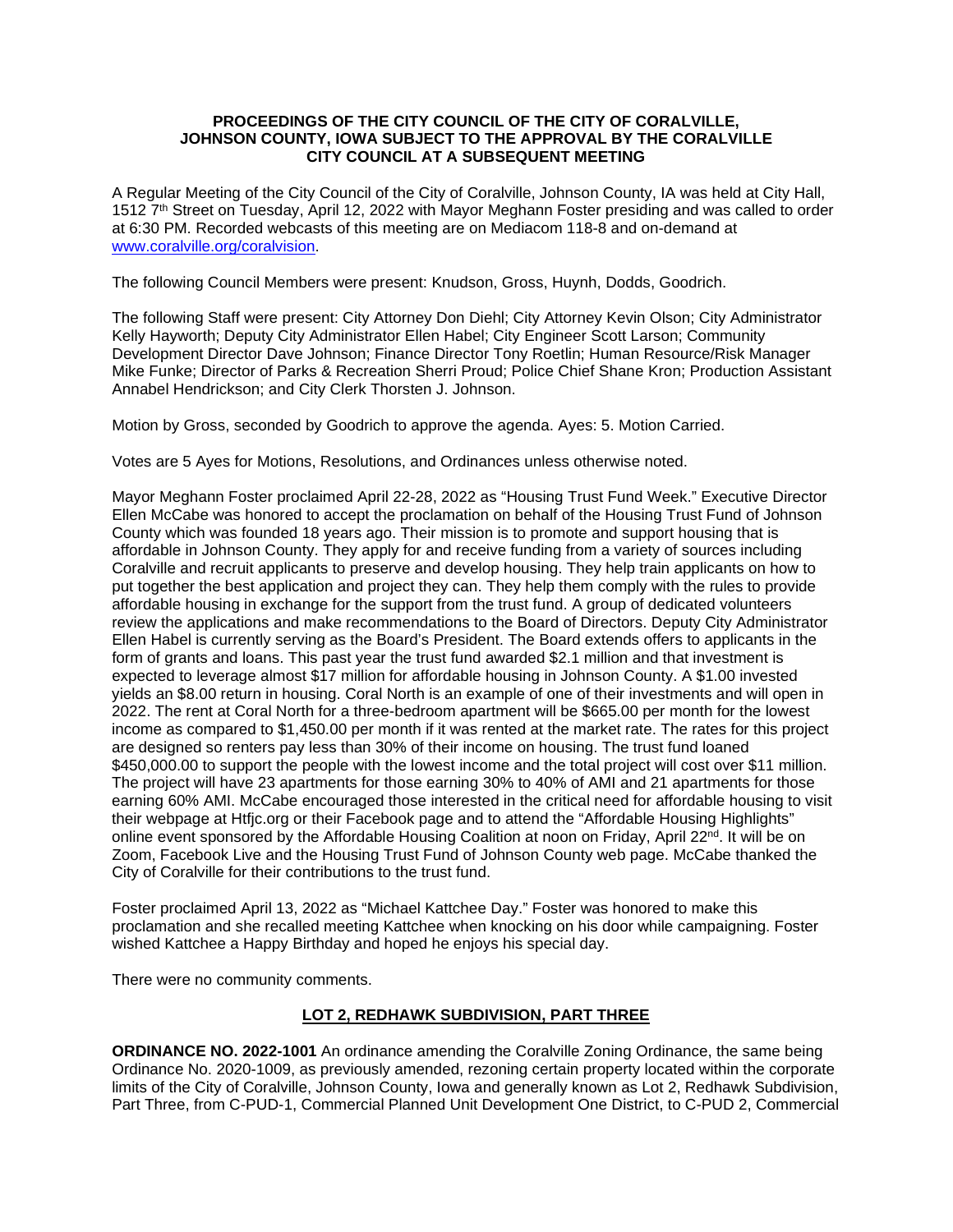Planned Unit Development Two District, was introduced by Knudson, seconded by Huynh for 2<sup>nd</sup> consideration. A roll call vote was taken. Motion carried.

### **BONDS**

Finance Director Tony Roetlin reported this is for two different refunding bond issues and does not include any new debt. There will be a third bond issue on the next Council Meeting agenda related to this refinancing. The two on tonight's agenda will save \$1.6 million in interest costs.

#### **RESOLUTION NO. 2022-46**

Resolution authorizing and approving a Loan Agreement awarding the sale, providing for the issuance of General Obligation Corporate Purpose and Refunding Bonds, Series 2022A and providing for the levy of taxes to pay the same, amendment to Resolution 2022-28, was introduced by Gross, seconded by Goodrich. A roll call vote was taken. Resolution declared adopted.

### **RESOLUTION NO. 2022-47**

Resolution authorizing and approving a bank proposal and awarding the sale of Taxable General Obligation Refunding Bonds, Series 2022B, was introduced by Huynh, seconded by Gross. A roll call vote was taken. Resolution declared adopted.

## **UNION CONTRACT**

Human Resource/Risk Manager Mike Funke reported the City agreed to a three-year agreement with the Transit employees with the same percent pay increases as the public works employees. The increase is 3.00% on July 1, 2022, 3.25% on July 1, 2023 and 3.00% on July 1, 2024.They concentrated on the parttime drivers and scheduling issues that. Other than police, transit drivers are the only position that needs to be replaced when someone is on vacation or sick. They also want to reward the part-time drivers because they fill in so much for the full-time drivers. They will continue to work with the drivers and management on more equitable solutions to scheduling throughout the three-year contract period.

#### **RESOLUTION NO. 2022-48**

Resolution approving an Agreement with AFSCME Local 183, Council 61, representing Transit employees effective July 1, 2022 through June 30, 2025, was introduced by Dodds, seconded by Goodrich. A roll call vote was taken. Resolution declared adopted.

#### **COMMUNITY DEVELOPMENT BLOCK GRANT PROGRAM**

City Administrator Kelly Hayworth hopes these are the last two items needed to secure this \$100,000.00 grant for the purchase of commercial kitchen equipment for the Coralville Community Food Pantry. Then they hope to now continue the procurement process that began 9-months ago. Hayworth noted the cost of the equipment has gone up since they started.

# **RESOLUTION NO. 2022-49**

Resolution adopting a Procurement Policy for the City of Coralville, was introduced by Goodrich, seconded by Dodds. A roll call vote was taken. Resolution declared adopted.

#### **RESOLUTION NO. 2022-50**

Resolution approving the Certification of Compliance CDBG Procurement Standards for the City of Coralville, was introduced by Knudson, seconded by Huynh. A roll call vote was taken. Resolution declared adopted.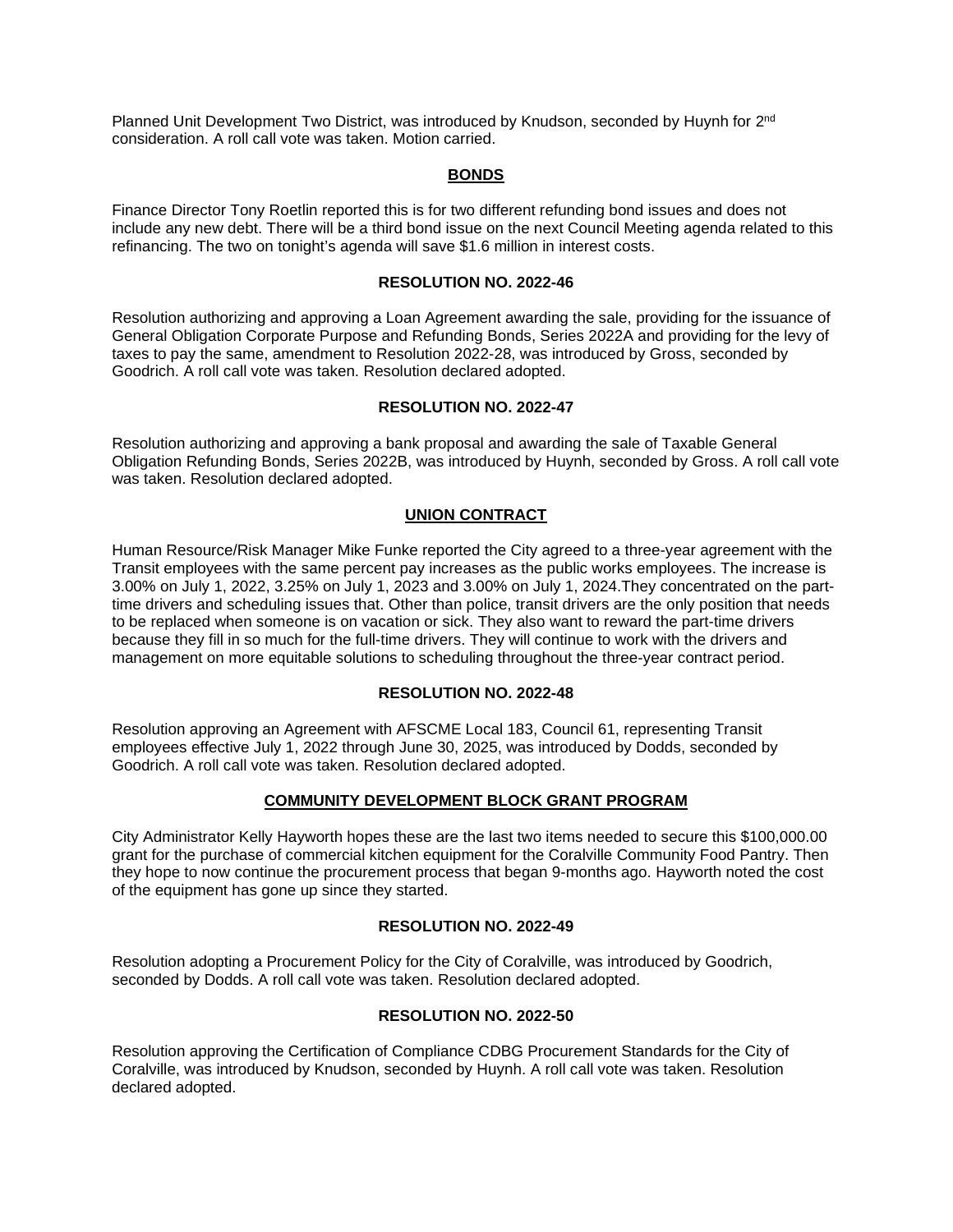# **FOREVERGREEN HEIGHTS AND SCANLON FARMS SOUTH RIDGE**

Hayworth noted in the original Development Agreement the City and developer agreed to split the cost of the two roundabouts, but because of the way the State law has been written it is easier to have the City responsible for one roundabout and the developer responsible for the other. Hayworth credited the developer for coming up with this solution. Construction on the Forevergreen Road and North Liberty Road Roundabout will begin soon resulting in North Liberty Road being closed. The schools, busses and neighbors have been notified and City Engineer Scott Larson will keep them updated during construction. Councilperson Hai Huynh asked if the two roundabouts will be constructed at the same time. Hayworth responded no. The first one is needed now to serve the first couple of phases of the subdivision. The Dubuque Street roundabout will not be needed until the last phases in about four years. The City is now working on an agreement with the County to share the costs because half of the second roundabout will be in the county right of way forever. There is no plan to annex the County subdivisions in that area. Councilperson Mike Knudson asked how long the road will be closed. Hayworth responded until the beginning of school in the fall.

## **RESOLUTION NO. 2022-51**

Resolution approving Amendment No. 1 to the Development Agreement for Forevergreen Heights and Scanlon Farms South Ridge, was introduced by Gross, seconded by Huynh. A roll call vote was taken. Resolution declared adopted.

## **FOREVERGREEN ROAD AND NORTH LIBERTY ROAD ROUNDABOUT**

After the resolution was read, Hayworth explained there is a small sliver of County right-of-way on the southwest quadrant of this project.

### **RESOLUTION NO. 2022-52**

Resolution approving a 28E Agreement with Johnson County regarding the construction of the Forevergreen Road and North Liberty Road Roundabout, was introduced by Huynh, seconded by Goodrich. A roll call vote was taken. Resolution declared adopted.

## **ACQUISITION AGREEMENTS**

After the resolution was read, Knudson asked if this is part of the Oakdale TIF. Olson responded the acquisition part of the University Parkway is part of the Oakdale TIF area.

#### **RESOLUTION NO. 2022-53**

Resolution approving partial Acquisition Agreements with the State of Iowa on behalf of the Iowa Department of Transportation and Iowa Department of Corrections for the acquisition of property interests for the extension of University Parkway and easements along Coral Ridge Avenue, was introduced by Dodds, seconded by Huynh. A roll call vote was taken. Resolution declared adopted.

## **INDOOR POOL SANDBLASTING AND PAINTING PROJECT**

Parks & Recreation Director Sherri Proud reported bids were taken on Monday, April 4th. This process has been done every five to six years since the indoor pool opened in 1988. This will be the first time they will work with a different contractor since the pool opened because the previous contractor went out of business. Base bids range from \$92,800.00 to \$189,500.00 with the price of concrete filler per square foot over 10% of the surface area costing between \$10.00 to \$2.75 per square foot. Proud described the process and staff recommends accepting the low bid from A1A sandblasting for a base bid of \$98,800.00 and \$2.75 per square foot for concrete filler in the pool basin. Even if the entire pool basin required filler this bid is still lower than the next highest bid. The indoor pool will be closed from June 6<sup>th</sup> to September  $6<sup>th</sup>$ . They will accommodate the West High Swim Team at the Aquatic Center which is typical because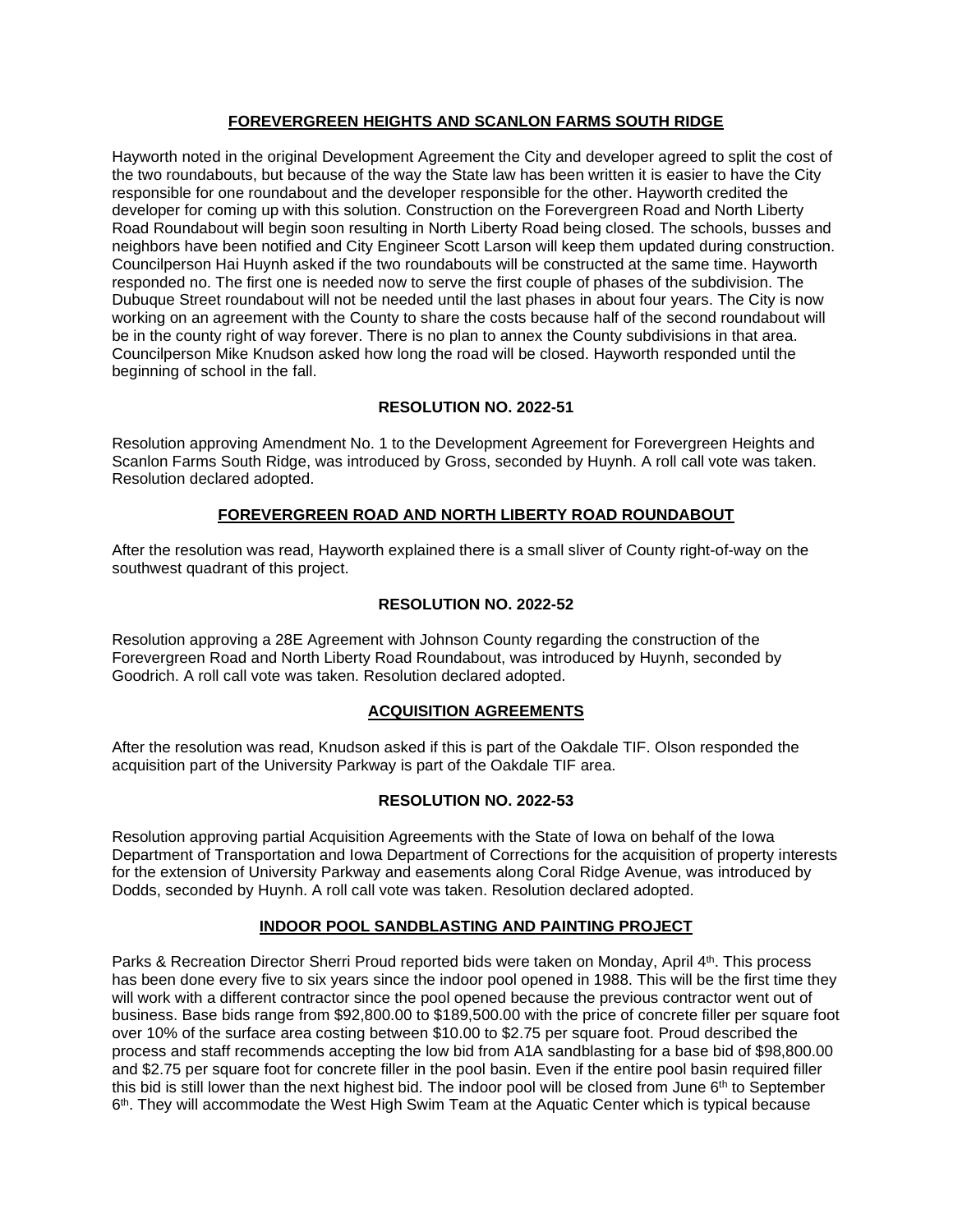they don't come inside until after Labor Day. They will also repair a collapsed drain pipe and the deck surface will be refurbished by the same company that has done it as part of a regular maintenance routine every five to six years. Morning swim lessons will be held at the Aquatic Center. Evening lessons will return indoors in the fall.

After the resolution was read, Knudson asked how much the price increased. Proud responded it is three times as expensive because the group they used before was a small family business that hardly increased the original price. The last price was around \$38,000.00. Proud added they will referr lap swimmers to Iowa City and North Liberty during this project due to the difficulty and time install lane barriers that do not attach directly to the pool.

### **RESOLUTION NO. 2022-54**

Resolution accepting quotation and awarding Contract for the Indoor Pool Sandblasting and Painting Project, was introduced by Goodrich, seconded by Dodds. A roll call vote was taken. Resolution declared adopted.

## **CLEAR CREEK TRAIL CONNECTION**

### **RESOLUTION NO. 2022-55**

Resolution approving a License for Public Pedestrian Way and the Construction and Maintenance Agreement with the Iowa Interstate Railroad, LLC for the Camp Cardinal Boulevard Public Pedestrian Way At-Grade Crossing Project, was introduced by Goodrich, seconded by Knudson. A roll call vote was taken. Resolution declared adopted.

### **MOTION BY DODDS TO APPROVE CONSENT CALENDAR items a-bb inclusive:**

- **a)** Approve minutes for the March 22, 2022 Coralville City Council Regular Meeting.
- **b)** Approve a Pedicab Company License for *Pedal Power, LLC*: Eff. 4/13/2022-5/31/2023 (to match with Taxi Company License expirations)
- **c)** Approve Class C Beer Permit with Sunday Sales for *La Lupita*: Eff. 04/21.
- **d)** Approve Class C Liquor License with Outdoor Service and Sunday Sales for *La Vecina*: Eff. 04/22.
- **e)** Approve Class C Liquor License with Carryout Wine, Catering Privilege, Outdoor Service and Sunday Sales for *Vesta*: Eff. 05/01.
- **f)** Approve Class C Liquor License with Outdoor Service and Sunday Sales for *Konomi, Inc.*: Eff. 05/01.
- **g)** Approve Class E Liquor License with Class B Wine Permit (Carryout Wine), Class C Beer Permit (Carryout Beer) and Sunday Sales for *Costco Wholesale #1111*: Eff. 05/01.
- **h)** Approve Class C Liquor License with Brew Pub, High Proof Brew Pub, Outdoor Service and Sunday Sales for *Backpocket Brewing, LLC*: Eff. 05/05.
- **i)** Approve Class C Liquor License with Brew Pub, Catering Privilege, Outdoor Service and Sunday Sales for *Fuzzy's Taco Shop – Coralville*: Eff. 05/05.
- **j)** Approve payment of Iowa River Landing Invoice as approved by Dorand Real Estate Group, LLC to **Pappageorge Haymes Partners** for IRL Master Planning LOD's & Cad Services:
	- **i)** January 2022 (#135740) \$2,081.26
	- **ii)** February 2022 (#135777)
- 
- **k)** Approve payment to **R.M. Boggs Co., Inc.** for City Hall boiler pump replacement (#9603): \$13,418.33.
- **l)** Approve payment to **Feld Fire** for SCBA equipment for the Fire Department (#0401773- IN): \$44,432.00.
- **m)** Approve payment to **Killburg Equipment, LLC.** for Solid Waste Department vehicle repairs (#2290): \$10,259.62.
- **n)** Approve payment to **Impact7G** for: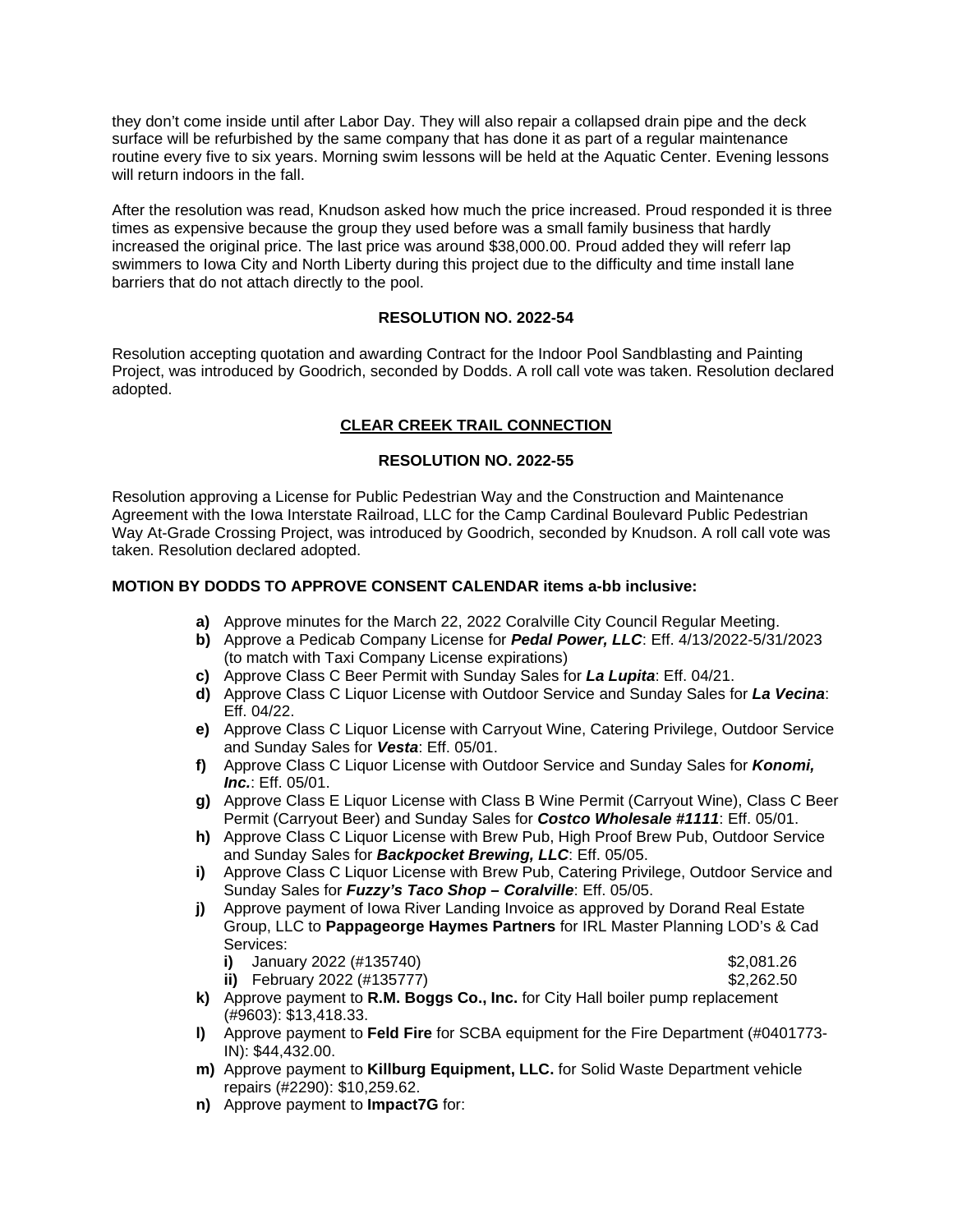- **i)** Dovetail Pond Assessment & Data Collection (#23685) \$1,760.00
- **ii)** Dovetail Pond Assessment & Data Collection (#24556) \$1,732.50<br> **iii)** Wetland Planting Review for Forevergreen Heights (#24557) \$1.556.25

**iii)** Wetland Planting Review for Forevergreen Heights (#24557)

- **o)** Approve payment to **Iowa City Area Development (ICAD) Group** for Fiscal Year 2022 Public Investment Contribution (#7311-1): \$80,000.00.
- **p)** Approve payment to the **Johnson County Conservation Board** for a Wetland Mitigation Credit Purchase (final) for the IRL Sanitary Sewer & Roadway Grading Project (12/29/2021): \$11,970.00.
- **q)** Approve payment to **MMS Consultants** for design and construction staking for the west side sidewalk for Bridgewater Pond (final) (29301): \$9,095.00.
- **r)** Approve payment to **Stevens Erosion Control** for temporary hydro seeding for the 12<sup>th</sup> Avenue Storm Sewer outlet repair (#11269): \$600.00.
- **s)** Approve payment to **Terracon Consultants, Inc.** for the Brownfields Program (#TG53387): \$540.00.
- **t)** Approve payment to **Veenstra & Kimm, Inc.** for:

|                   | i) Central Trunk Sewer – Upper Reach Design $(\#1)$ | \$2,976.00                                          |
|-------------------|-----------------------------------------------------|-----------------------------------------------------|
| $\cdots$ $\cdots$ |                                                     | $\bullet \bullet = \bullet \bullet \bullet \bullet$ |

**ii)** Water Well #15 Improvements (#2) **\$2,790.00** 

**iii)** Water Plant Filter Media Replacement (#3)  $$3,314.00$ 

- **u)** Approve payment to **HR Green, Inc.** for a mapping request (#150601): \$894.75.
- **v)** Accept bids and approve payment to **Truck Country of Cedar Rapids** for one new 2024 Freightliner 108SD Heavy Duty Cab and Chassis with 6-year extended warranty coverage plan engine and after treatment to replace our current 2014 Freightliner snow plow for not to exceed \$104,151.00.
- **w)** Accept bids and approve payment to **Truck Country of Cedar Rapids** for one new 2024 Freightliner M2 106 Heavy Duty Cab and Chassis with 6-year/100,000 miles extended warranty coverage plan engine and after treatment to replace our current 2002 Freightliner curbside recycling truck for not to exceed \$109,588.00.
- **x)** Approve attendance of Alex Buhmeyer at the PTAB 2022 Sustainable Trails Conference in Bentonville, AR from March 27-30, 2022: \$1,662.25.
- **y)** Approve attendance of Damon Spencer to Open Sight Rifle Instructor School in Johnston, IA from April 17-22, 2022: \$1,569.42.
- **z)** Approve attendance of Deb Summers to the IACP 2022 in Dallas, TX from October 14- 19, 2022: \$2,705.69.
- **aa)** Approve attendance of Elysee Agbogbo to Tyler Connect 2022 in Indianapolis, IN from May 14-18, 2022: \$2,612.00.
- **bb)** Approve Bill List for April 12, 2022.

Seconded by Huynh. A roll call vote was taken. Motion carried.

Councilperson Laurie Goodrich asked if the owner of Pedal Power, LLC could speak. Owner Ben Snyder explained his business uses pedal power rickshaws to pick up and drop off passengers. It is a quicker mode of transportation than people think, environmentally friendly and adds to the value of Coralville by serving places like Tavern Blue, Coral Ridge Mall and the Iowa River Landing. They do advertising and have fun events like date night, weddings and decorate the pedicabs for those events. They produce webisodes for people in the community where they have interviews in the pedicabs. They are creative and community oriented. They like to give free rides to people in need which they call feel good fares. Snyder thanked the Council.

City Administrator Kelly Hayworth wished former Mayor Kattchee a Happy Birthday tomorrow. Hayworth has fond memories of Kattchee who was Mayor when he first started. Kattchee taught him about community service and how you treat people. One example was the time the City had a rash of damaged recycling lids that blew off the containers and Kattchee suggested not to worry about who is right or wrong and just make sure the lids get replaced. There were many examples of doing simple things like this that show if you do what's right and take care of people it will come back at you in abundance. Hayworth agreed with the proclamation that Kattchee put a lot of time and effort in this community. Hayworth noted how hard Human Resource/Risk Manager Mike Funke and our Unions worked and the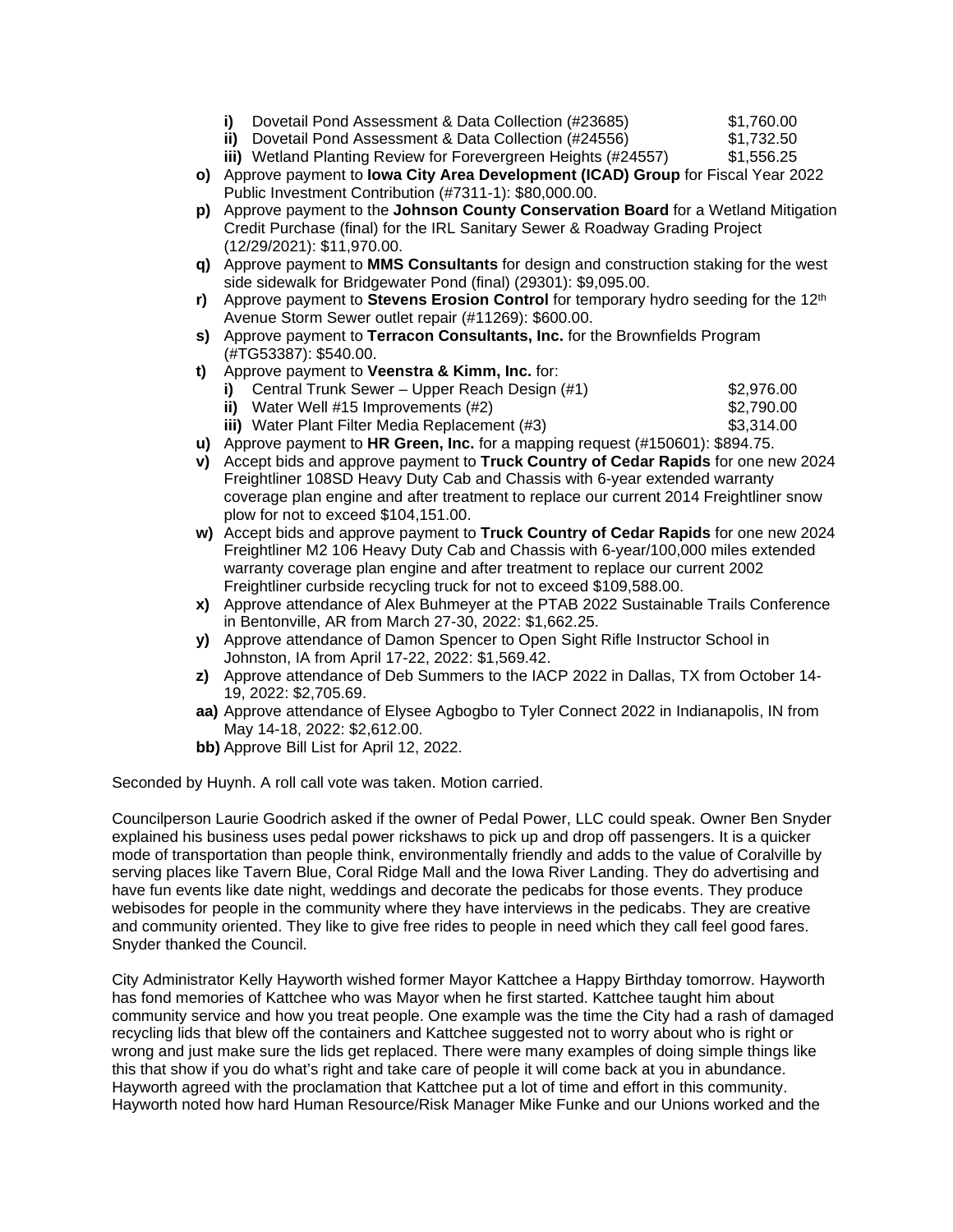reason these three-year contracts were completed in such a short time is Funke and our employees work to resolve issues before its time to negotiate a union contract. This Thursday, April 14<sup>th</sup> is the groundbreaking for the new Food Pantry building at the Coralville Methodist Church. Hayworth noted everyone is welcome and this is important to have this facility in Coralville. Hayworth thanked everyone who came out to the 4thFest Basket Auction and either donated a basket or made a bid on one. This was the highest amount they have raised for 4thFest.

Mayor Meghann Foster is excited about the Food Pantry groundbreaking. Foster thanked the 4thFest Committee for planning the Basket Auction and she is excited to hear this year's band will be Night Ranger. Foster noted all these donations from the Basket Auction and passing around the buckets during the fireworks go towards making sure all the 4thFest activities remain free for the community. Foster would like to see donations collected on-line with a donation link on the City website. Foster congratulated the cast and crew of the Young Footliter presentations of *Stuart Little* and the *Aristocats*. Foster recognized the time and work that go into these performances and wanted the cast, crew and their families to know we appreciate them. Foster encouraged everyone to attend "An Evening of Chinese Performing Arts" at 7:30 PM on Friday, April 29<sup>th</sup> at the Coralville Center for the Performing Arts. This is an artistic celebration of Asian Pacific American Heritage Month which begins in May and is presented by the Iowa City Area Chinese Association.

City Attorney's Don Diehl and Kevin Olson had nothing to report.

Councilperson Mike Knudson reported he and Councileperson Hai Huynh attended the Municipal Leadership Academy sponsored by the Iowa League of Cities. They learned about economic development and TIFs and it was very worthwhile. Knudson attended his first Iowa River Landing Committee meeting last week where he learned about everything going on down there and met Matt Ostrom the owner of Active Endeavors who currently has a small space in the Iowa River Landing and is looking forward to moving into a larger space by 30hop in the Fall.

Councilperson Mitch Gross thanked Ellen Habel and Ellen McCabe for their work at the Housing Trust Fund of Johnson County and thought this Council will be the best they have worked with on affordable housing. Gross is excited about the new Food Pantry and hopes other members of the original board are invited to see this milestone, which they couldn't have dreamed of when they started in the back of a church. Gross announced the Xtream Arena will be the home of the Girls State Wrestling Tournament for the next three years.

Councilperson Hai Huynh wanted residents to know the City now accepts glass recycling at the recycling drop off at 950 Hughes Street in the container with the purple lid. Huynh reported faster fiber optic internet is finally coming to the community with work already starting in some neighborhoods. MetroNet and ImOn will be the new providers and she can't wait for better internet. Hayworth added they met with MetroNet earlier today and they plan to have all of Coralville built out by November. Huynh thanked Library staff for working hard these last two years and remaining flexible and creative enough to provide existing and new programs and services to the community. Huynh thanked the City of Coralville for supporting the Food Pantry which is not just a food pantry but a place where community members can communicate and find resources for each other. The City has provided the pantry a rent free place for the last six years and without this support they would not have accomplished everything they have done.

Councilperson Jill Dodds wanted the Housing Trust Fund of Johnson County to know how much the City appreciates them and their hard work to make every dollar stretched. Affordable housing is an issue very important to this Council. Dodds thanked Deputy City Administrator Ellen Habel for her work on affordable housing and serving as President of their Board. Dodds wished Michael Kattchee a Happy 90<sup>th</sup> Birthday. Dodds encouraged everyone to get ready for the City-Wide Garage Sales on April 30th. Dodds commented with inflation rising this is a good time to build a new Food Pantry facility. Dodds thanked the Police Department for how they handled the recent incident at Northwest Junior High and is grateful no weapons were involved. Dodds attended a meeting with the Black Voices Project and Black Student Union, which she found informative and educational and looked forward to helping in any way possible.